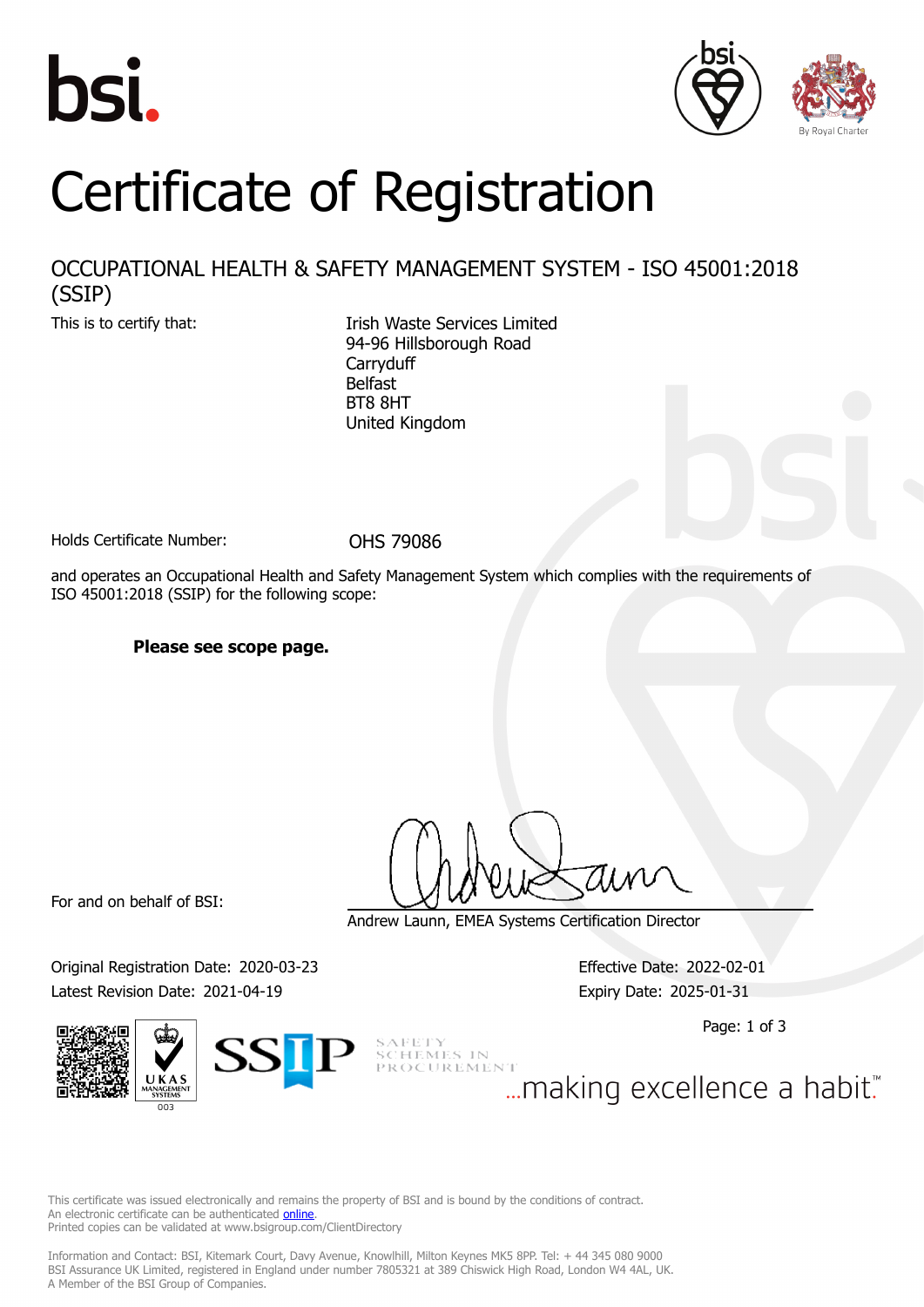Certificate No: OHS 79086

## Registered Scope:

The management of the logistics associated with the provision of waste management including identification of disposal routes, transportation, treatment and disposal for hazardous, non-hazardous and inert wastes. Services include high pressure jetting, site cleaning, emergency spill response, dewatering, bulking and CCTV surveys, waste transfer station and material recovery.

BSI also confirms as a registered member of the Safety Schemes in Procurement Forum, that the organisation has demonstrated its compliance with the core criteria for organisational capability as specified in Appendix 1 of SSIP's rules and bylaws for all relevant duties as detailed within the scope above.

[Previously certified to BS OHSAS 18001:2007 since 2004-12-09]

Original Registration Date: 2020-03-23 Effective Date: 2022-02-01 Latest Revision Date: 2021-04-19 **Expiry Date: 2025-01-31** 

Page: 2 of 3

This certificate was issued electronically and remains the property of BSI and is bound by the conditions of contract. An electronic certificate can be authenticated [online](https://pgplus.bsigroup.com/CertificateValidation/CertificateValidator.aspx?CertificateNumber=OHS+79086&ReIssueDate=19%2f04%2f2021&Template=uk). Printed copies can be validated at www.bsigroup.com/ClientDirectory

Information and Contact: BSI, Kitemark Court, Davy Avenue, Knowlhill, Milton Keynes MK5 8PP. Tel: + 44 345 080 9000 BSI Assurance UK Limited, registered in England under number 7805321 at 389 Chiswick High Road, London W4 4AL, UK. A Member of the BSI Group of Companies.